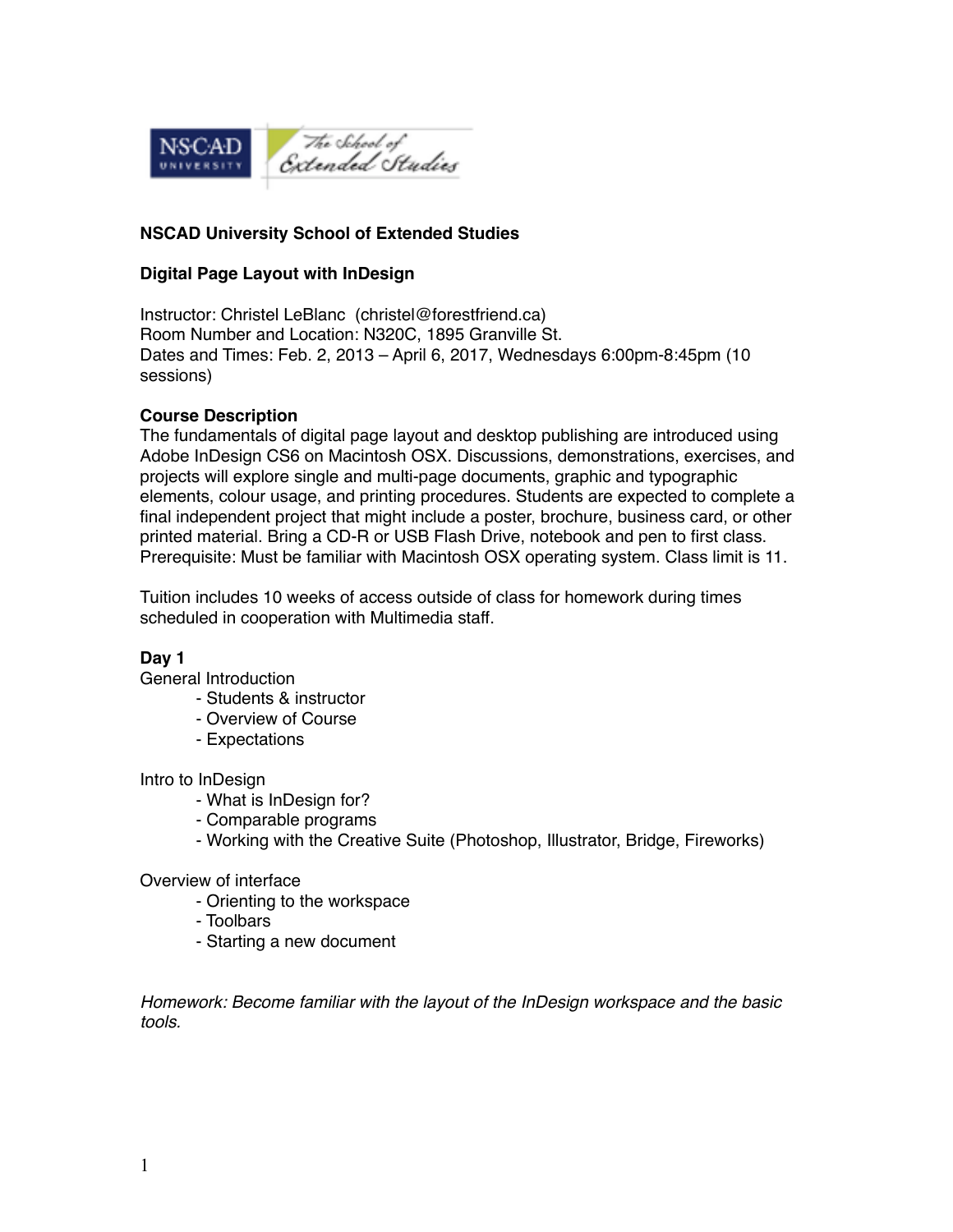# **Day 2**

Setting up a new page

- sizes
- bleed, margins, guides
- page layout
- different types of documents

### **Tools**

- left hand toolbar
- top toolbar
- right toolbar
- menu > Window
- MiniBridge

*Homework: Set up a page and put some content in it! Start thinking about a subject for your project.*

# **Day 3**

Basic typography

- taxonomy of type
- anatomy of font family, letterform
- "Big 20" fonts
- choosing a font
- using type in InDesign

Using text in InDesign

- character
- paragraph
- manipulating text
- placeholder text

*Homework: Begin designing a cover for your project.*

# **Day 4**

Basic visual rhetoric

Creating and placing objects

- graphic elements
- lines and shapes
- images, frames and image types
- text wrap
- links
- using graphics and images from other programs

Manipulating objects

- transform, scale, etc.
- alignment
- applying "fx"

*Homework: Work on your piece and bring a print of your unfinished work to class.*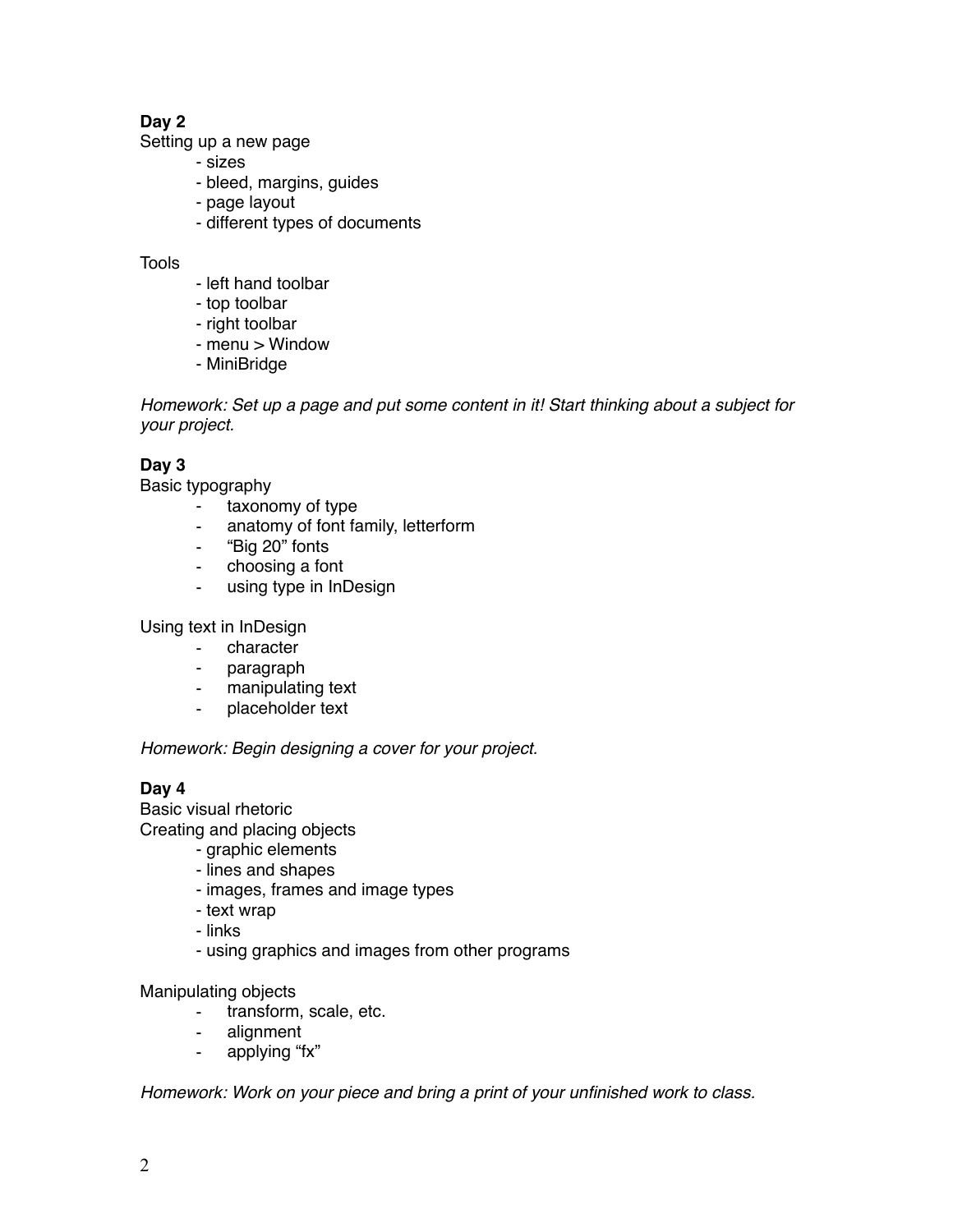# **Day 5**

Styling and applying effects

- Colours and gradients
- paths and pathfinder
- using the conveyer
- alignment and spacing
- photoshop effects and object styles

Character and paragraph styles

*Homework: Print and present your poster to the class*

### **Day 6**

Creating and using layers

- locking and unlocking
- see/hide
- moving layers
- moving objects between layers

Multi-page documents

- formatting
- adding and deleting pages
- moving pages
- using and applying master pages
- liquid layout

*Homework: Plan your final project, a photo book or something of your choice.*

### **Day 7**

Working day for getting started on your final project.

### **Day 8**

Using interactive elements

- creating links
- exporting to interactive design programs

Creating apps (the basics)

*Homework: Work on your final project.*

### **Day 9**

Using colour

- understanding colour profiles
- changing colour profiles in InDesign
- changing colour profiles in other programs